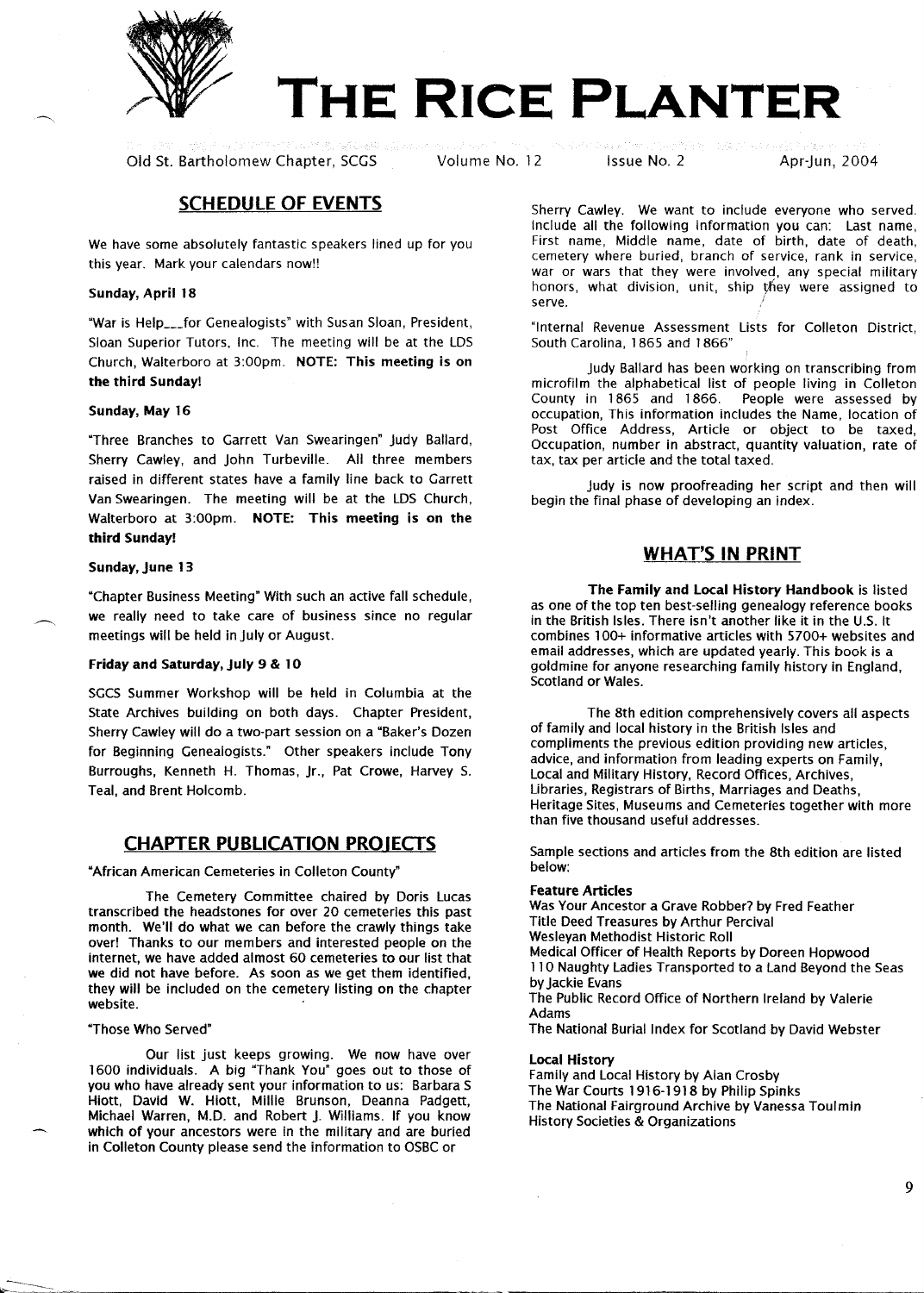**Military History** The Commonwealth War Graves Commission by Peter Francis Civilian Roll of Honour by Peter Francis Tracing Army Ancestry in the Imperial War Museum The Royal Air Force 1918-19 by V. Wheeler-Holohan

CONTACT INFORMATION: Holly T. Hansen My Ancestors 866-701-5071 - toll free 801-829-3295 - local http://www.myancestorsfound.com

## **WEBSITE ADDRESSES**

Check out these websites. Do you have one you want to share? Send it to the newsletter.

www.genealogical.com. Genealogical Publishing Co. has been in business for a long time. You need to check out their website by state or topic. Also check out their warehouse where they have some great bargains.

www.familysearch.org. There's much more to this site than the name search and 1880 census. Click on the 'Library' tab on top. Then go to 'Education.' Next click on 'Research Guidance' and select a letter for a subject. Say you click on 'S' and go to South Carolina. Pick anyone of the subjects and you will be able to print a step-by-step guide on how to find what you're looking for.

#### **MEMBERSHIP**

Are we excited! Our membership is really doing great this year. At this time we have 76 renewals and 12 new members. That means that only 25 people have not renewed their membership. Don't forget that this issue of The Rice Planter will be your last if you fail to renew.

### **CEMETERY INSCRIPTIONS**

Inscription on Capt. Joseph Koger's Tombstone (2 markers) Located at Gruber Cemetery Caterpillar Lane Round 0., SC

1<sup>st</sup> Marker joseph Koger Capt. S. C. Infantry Revolutionary War Sept. 25, 1749 - Feb. 11, 1835

2<sup>nd</sup> Marker 1836 Here lies Capt. joseph Koger A Whig in 1776 And a Union man in 1832 A native of South Carolina Was born on the 25<sup>th</sup> Sept. 1749 And died on the 11" February 1835 Also, Lays buried by his side His Wife Mary, a daughter of Wilson Cook, she was a Native Of Connecticut,

And was born on the 26" of Nov. 1754 And died on the 23'd of June 1824 She was one of the best of Women They were both Members of the Methodist Episcopal Church This marble is dedicated, as a mark Of respect to their memory By their Son JOSEPH the only Survivor of Nine Children.

Inscription copied by Faye Elkins on February 21, 2004

# **ANCESTOR CHARTS & FAMilY GROUP SHEETS**

It's exciting when chapter members begin to respond to our requests. We feel it is very important to have family group sheets from every member. In the past quarter, we've received information from Carolina Fafeita, Bernie Crosby, and Bobbie Hiott. Please add yours to our chapter archives!

## **AN EXCITING DAY IN THE LIVES OF THREE CEMETERY HUNTERS** by Jane Litchfield

We got off to a little bit of a late start. Now I'm usually the late one but Doris and John had chased each other through the parking lots of McDonalds and Hardees, due to a mix-up on the appointed time. I had waked at 6:30, very early for me, but could not force myself to get up. But, I made it to Green Pond before they did!

We made it to Cheehaw Combahee only fifteen minute late, where our gracious host, Lou Crouch, patiently awaited our arrival. The plans were that he would show us a cemetery that we could go back to later, then pick up an older black lady, who had relatives in the second cemetery we were to catalog.

Now this last cemetery was waaaaay back down a dirt road waaaay back in the woods. When we finally got stopped we were introduced to Mrs. Rebecca sanders who spoke, almost, in an unknown tongue. Thank goodness Lou could 'cipher' for us. Now this was a game eighty-seven year old. The walk into the woods was only about onefourth of a mile, but the area was wooded with some underbrush and lots of leaves, vines and dead limbs. We moved carefully and slowly and finally made it to the headstones. As Lou talked to Mrs. Sanders about the stones that belonged to her relatives, we began to record some close by.

When we got to the headstone of Eva Izzard, Mrs. Sanders told us that was her cousin and her aunt, Flora Frasier, was buried next to her. Since there appeared to be a grave to the left of her cousin, I began to probe for a marker. Now you must understand this probe is state-ofthe-art! It is a handle off of a golf club, but I bet it has found more markers that it hit golf balls. Well, I was really surprised when I found something. I explained to Mrs. Sanders I was only scraping away the leaves and debris to see if there was really a marker or only a root. She said she understood. I uncovered the top of a metal marker and explained once more I would only dig enough to see the front of the marker. I did not want her to think I was trying I did not expect to find any information as the marker was very rusty. But, lo and behold, there was the name and dates as plain as day. Well, I can't be right all the time.

10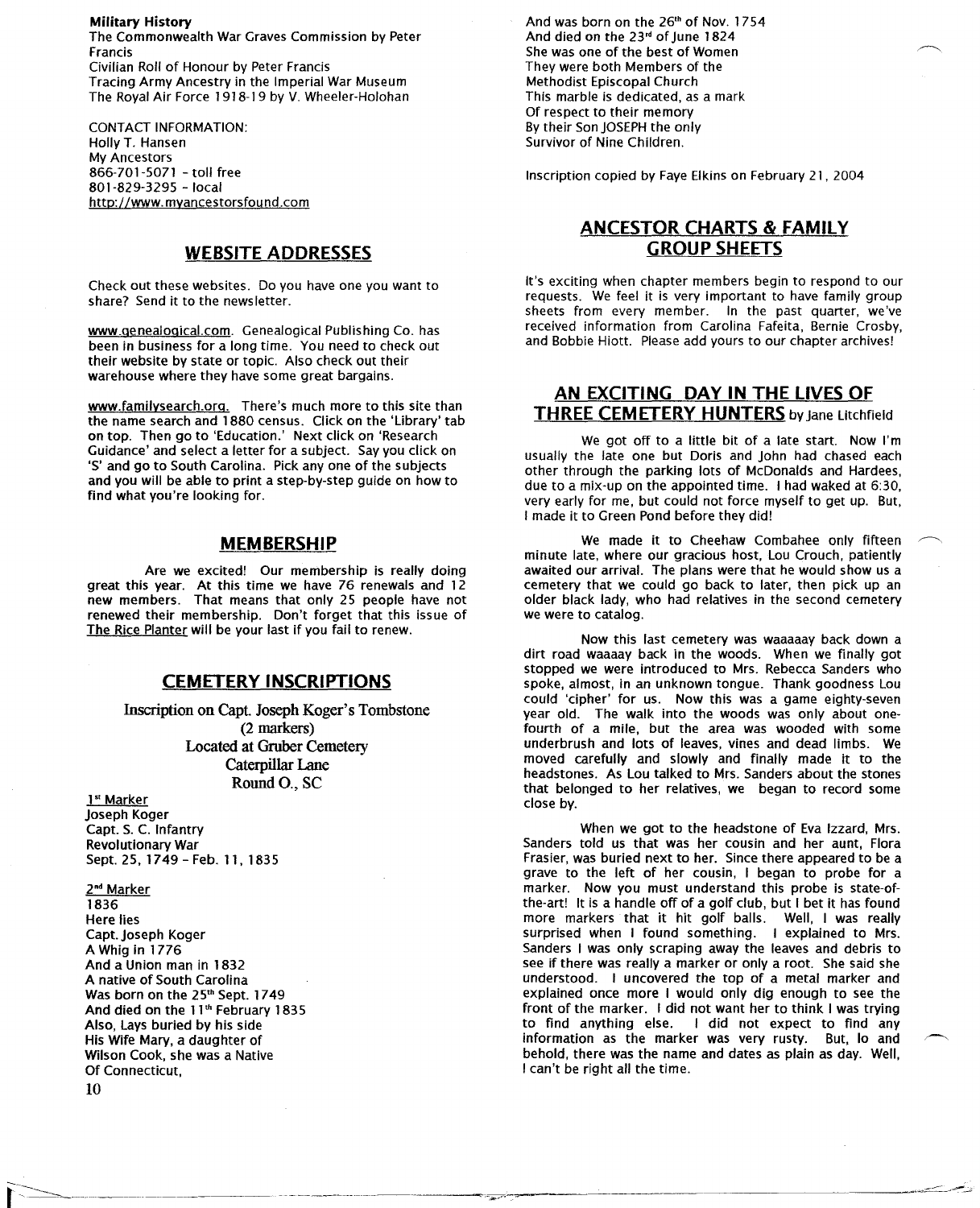Then we got to the stone of a Union soldier. I told Doris I wanted to take a picture of this one. But that was going to be real difficult without the camera. Yes, I had left it back in the car. I guess I was lucky I had not left It at home and that was all I had forgotten. Please understand that we will probably never get back into this cemetery again and we really needed to get some pictures while we were there. There was nothing to do but go back and get it. I told Lou we had recorded all the stones we could find and I needed to get my camera from the car. If he could point me in the right direction, I would try to get to the car while he brought Mrs. Sanders out. Going out would take more time as Mrs. Sanders was tired from the trek to the cemetery. Doris and John stayed to see if they could find any more stones. I do declare they were brave souls. Staying out there waiting for me to come back in to lead them out. Well, just call me Ms. Boone! I got out to the car and back to them in no time.

The next cemetery was just as eerie as that one. Remember, we absolutely do not dig in graveyards except to get a stone. Let me tell you, no digging was necessary in this one! A large rotten tree had fallen and broken in the corner of the cement slab. Over time the casket had deteriorated and that is not all. YEEEESS, I had to look, but SO DID JOHN! Doris was not quite so bold. Thank goodness we could not see the skull but there was dark material and a bone in what looked to be a sleeve. I did not study too hard or too long, but there may have been some hair. OK, I will get on with the story.

This was a difficult place to find markers. There were a lot of large dead trees that had fallen and they had fallen around, on, and over a number of stones. Naturally, we could not leave one unturned. That is if we could see it.

We were glad to get back to the car and get some food and water in "those" cups that are not "those" cups! Oh, what good times we have and great things we find! I sure am looking forward to the next day "In the Lives of Three Cemetery Hunters".

# **ARCHIVES**

Our Archives continues to grow by leaps and bounds!. Why don't you plan now to donate your unused genealogy collection of books and newsletters, magazines and journals.

#### **Donations:**

Betty Long--The Fraser Highlanders by J. R. Harper

Hibernia "Bernie" Crosby dedicated the following books in the memory of Jervey Julian Crosby (1908-1992, from Smoaks, SC): Edgefield County. SC Family Cemeteriest & Death Notices From the SC Baptist Newspaper by Old Edgefield District Genealogical Society.

HBC: The Smyly Family of Colleton County, South Carolina 1775-2002 by Millie Warren Brunson.

HBC: All Our Relations by Lorri Glover,

HBC: The Family of Daniel Moses Crosby and Hibernia Smith by Hibernia Crosby.

Caroline J. Fafeita-- My O'Bryan Family by Caroline J. Fafeita.

Beverly K. Mott--zeroxed copies of A Genealogical Study 1635-1902 by Rev.John lemacks Stokes and Round 0

Mary Corbett--A copy of History of Colleton County by The Study Club 1935-36. [See story on page 15.]

Colleton County Historical and Preservation Society--General Telephone Company of the Southeast Phone Book for April, 1968 and the Thursday, March 12, 1970 complete issue of The Press and Standard.

Doris Lucas-Your Family History by Allan J. Li

DL: Abbeys, Priories and Cathedrals by Balfour

DL: A Museum of Earlv American Tools by Eric Sloane

DL: Columbia's Bicentennial 1786-1986 by Russell Maxey

DL: Up a Family Tree by Teresa Bloomingdale

DL: DAR Manual for Citizenship

DL: Decorative Heraldry by G. W, Eve

Judy Ballard: Genealogical & Historical Notes on Culpeper County, Virginia in memory of Dorena H. Miller Ballard Dersch, 1921-2003,

Jenni Johnson at My Ancestors: The Family and Local History Handbook, 8<sup>th</sup> Edition.

#### **RJACollection:**

The Protestation Returns [England] 1641-1642,by Jeremy Gibson & Alan Dell,

Lists of Londoners by Jeremy Gibson & Heather Creaton.

The Unpublished Roll of Honor by Mark Hughes.

Handy Tips to Your Genealogical Research in Southern Records by Everton Publishers, Inc,

Handy Tips for Your Genealogical Research in Ohio by Everton Publishers, Inc.

The Georgia Historical Quarterly, Vol, 78, Fall 1994, N3 by Georgia Historical Society.

Florida Seminole Indians by Wilfred T. Neill

The Campaign for Atlanta by Stanley F, Horn

The Handwriting of American Records for a Period of 300 Years by E. Kay Kirkham

Cradle of the Colony. The History of Chowan County, NC by Dr. Thomas C. Parramore,

#### **Chapter Purchases:**

The Pension Lists of 1792-1795

Index to US Invalid Pension Records 1801-1815

The Pension List of 1820, Indexed Edition

The Original Scots Colonists of Early America by David Dobson.

The Original Scots, etc. Caribbean Supplement 1611-1707 by David Dobson.

Grave Matters: The Preservation of African-American Cemeteries by Chicora Foundation, Inc.

Recording Historic Cemeteries: A Guide for Historical Societies and Genealogists by Chicora Foundation, Inc.

Iconography of Death by Debi Hacker

South Carolinians in the Revolution by Sara Sullivan Ervin

On the Eve of the Civil War: The Charleston. SC Directories For the Years 1859 and 1860 by James W. Hagy,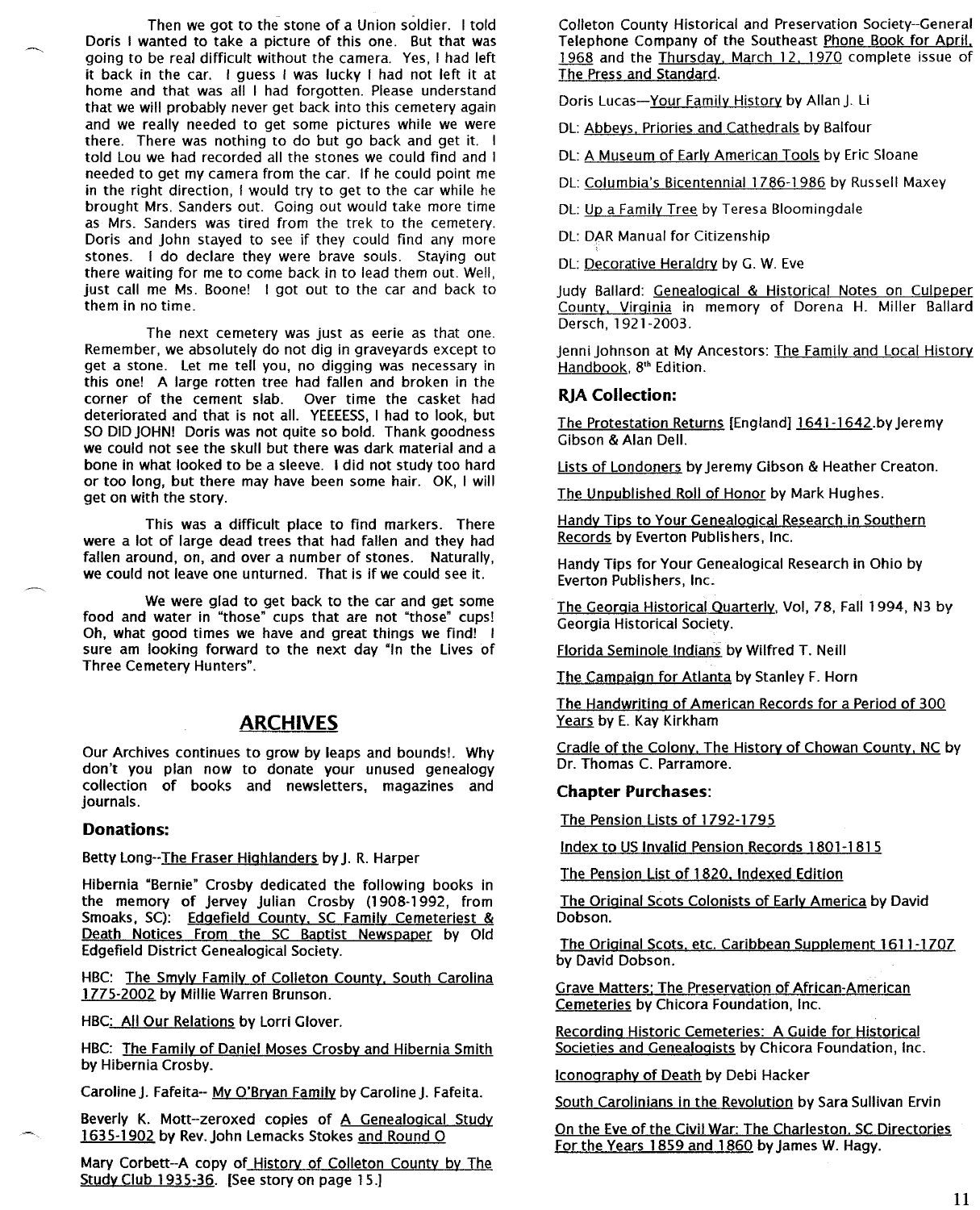Whites among the Cherokees - Georgia 1828·1838 by Mary B. Warren and Eve B. Weeks.

The following Census Indexes by Roland Vern Jackson:

Alabama 1840 Census Index:

Florida 1830 Census Index

Georgia 1830 Census Index

Georgia 1840 Census Index

Maryland 1820 Census Index

North Carolina 1810 Census Index

South Carolina 1820 Census Index

Descendants of Reuben Kirkland by Gene Jarrell.

## **BARTHOLOMEW'S GEMS**

Silver

Foster and Maria Jones Ms. Bernie Crosby

Pearl John Newton Couch

Ruby

The Roland J. Arent Collection

Gold Diamond

## **FUNERAL HOME NOTICES**

Ott Funeral Home - Part II. Myrtle Linder has graciously donated the list of funeral files copied from the Ott Funeral Home in Branchville, Orangeburg Co. Many of these people have ties in Colleton County

Name: Dorothy M. Grimes Where Living: Branchville Date of Death: Dee. 9, 1960 Date of Birth: Oct. 13, 1921 Cem:Ott Father: Ben T. Hutto Where Born: Bamberg Mother: Monnie Mae Boltin Information: Carl T. Grimes

Name: Viola Ott Myers Where Living: Branchville, SC Occupation: School Teacher Date of Death: Jan. 5, 1960 Date of Birth: Nov. 20, 1900 Cem: Ott Father; Preston Ott Where Born: Dorchester, Co. Mother: Mildred Smoak Where Born: Branchville Spouse: Adolph A. Myers

Name: John Heaton Hill Where Living: St. George Where Born: Colleton Co. Date of Death: Jan. 12, 1961 Date of Birth: Nov. 30, 1988

12

Cem: Magnolia Father: F. M. Hill Mother: Lovie Heaton

Name: BarbaraJo Metts Where Living: Branchville Date of Death: Jan. 13, 1961 Date of Birth: Oct. 10, 1952 Cem: Ott Father: Frank Metts Where Born: Orbg. Co. Mother: Jean Heaton

Name: Fulton Hunt Where Living: Branchville Where Born: Orangeburg Co. Date of Death: Jan. 23, 1961 Date of Birth: Jan. 23, 1898 Cem: Ott Father: Frank Hunt Where Born: Orangeburg, Co. Mother: Annie Carrigg Where Born: Branchville Spouse: Nancy M. Turkett Name: Annie Johnson Where Living: Branchville Date of Death: Feb. 3, 1960 Date of Birth: March 12, 1875 Cem: Buckhead Advent Christian Father: D. A. Jones Where Born: Branchville Mother: Sylvannia Preveaux Where Born: Branchville

Name: Leonard Hill McAlhany Where Living: Branchville Where Born: Branchville Date of Death: Feb. 28, 1961 Date of Birth: Sept. 21, 1937 Cem: McAlhany Father: Otis H. McAlhany Where Born: Branchville Mother: Bessie Hill Where Born: Branchville

Name: Jessie M. Westbury Where Living: St. George Date of Death: March 1, 1961  $\stackrel{\triangle}{\cdot}$  Date of Birth: April 17, 1893 Cem: U. D. C. Father: Laurence Traxler Mother: Mary Crook

Name: Lonnie B. Herndon Where Living: Branchville Where Born: Smoaks Occupation: Farmer Date of Death: April 7, 1961 Date of Birth: Nov. 30, 1889 Cem: Sardis Meth. in Branchville Father: George W. Herndon Where Born: Smoaks *tv* Mother: Julianne Jones

• Where Born: Smoaks Spouse: Chessie Myers

 $\textcolor{blue}{\displaystyle\rightarrow\textcolor{blue}{\displaystyle\rightarrow\textcolor{blue}{\displaystyle\rightarrow\textcolor{blue}{\displaystyle\cdots}}}}$ 

Name: Alice Smith Where Living: Branchville Date of Death: April 23, 1961 in Bamberg Co. Date of Birth: age 88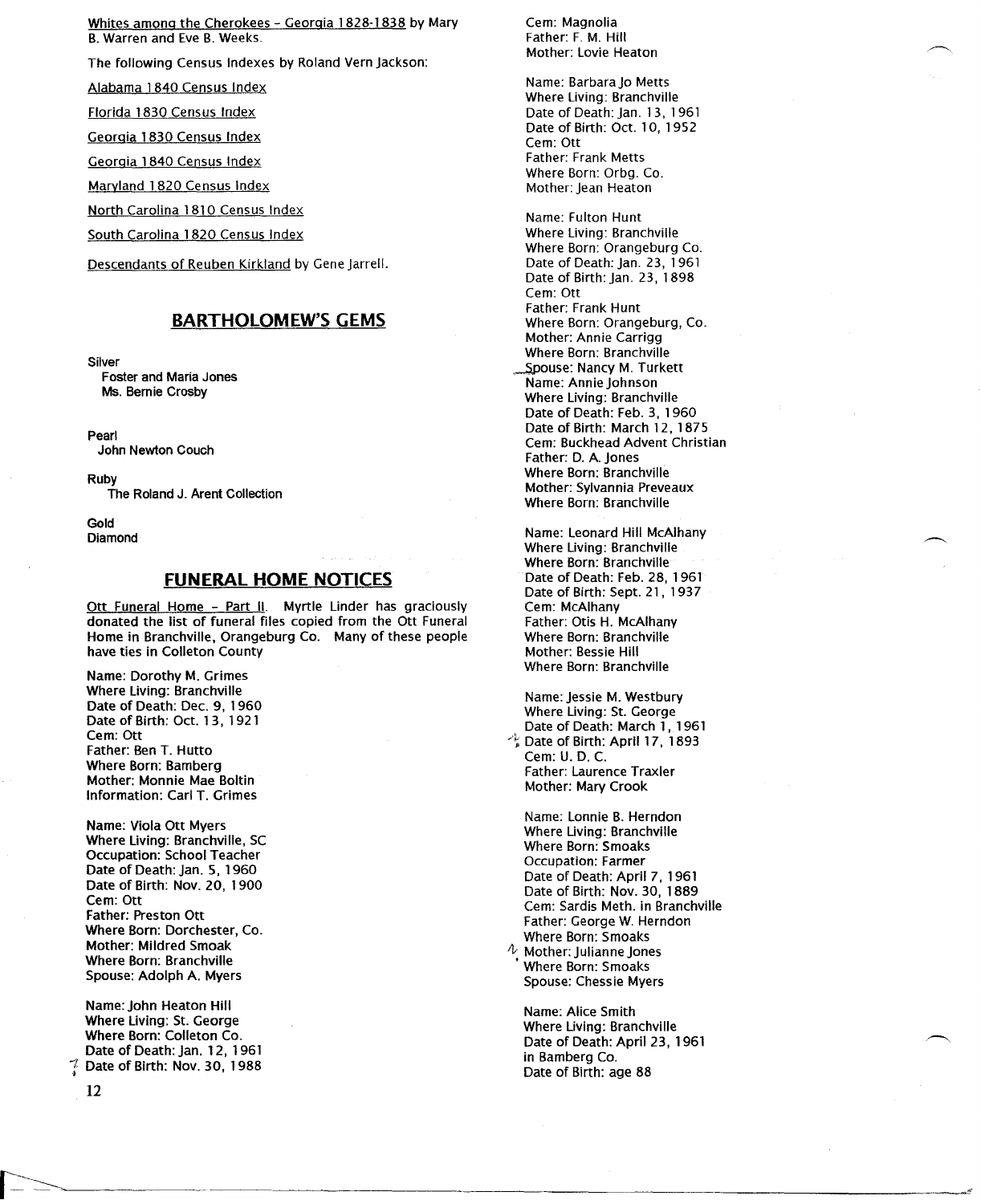To Birth: July 26, 1883<br>
Where Living: Williams<br>
Cem: Ott (Where Living: Williams Name: Henry D. Myers **Date of Birth: July 26, 2008** - 20, 2008 Date Death: June 29, 1961 Born: Reeseville Where Born: Smoaks Where Living: Smoaks Date of Death: Sept. 15, 1961 <sup>~</sup> Where Born: Orangeburg Co. Father: james/John S. Canady Name: Henry D. Myers and Date of Birth:<br>
Where Living: Williams and Date of Birth:<br>
Where Betty Crangeburg Co. And Date of Birth Ray Hutto: Lamos Where Father: Ellison Wagers Date of July 28, Where Living: RowesvilleBirth: Nov. 29, 1884 Name: Dibble P.WagersMother: Slyvanna Proveaux St. GeorgeWhere Born: Smoaks Cem: Edisto BaptistLiving: Smoaks Death: July 1961Name: Thomas L. Pealson? of Oct. 2, 1955 Date of Birth: March 14, 1879Mother: (Lorene) 'Rena' Padgett Born: Bamberg Hos.Mother: Janet Kent Name: Carrie Mae Linder Date of Birth: March 29, 1887 Father: Charles L. Pearlson?Living: Grover, Sc Spouse: Malcolm Robert CrumBirth: Oct. 28, 1898 Cem: Myers Cem. Orangeburg, Co. Father: lewis H. Shuler Living: lodge Where Living: Williams Cem: Ott Cem: Ott Cem: Ott Cem: Ott Cem: Ott Cem: Ott Cem: Ott Cem: Ott Cem: Ott Cem: Ott Cem: Ott Cem: Ott Cem: Ott Cem: Ott Cem: Ott Cem: Ott Cem: Ott Cem: Ott Cem: Ott Cem: Ott Cem: Ott Cem: Ott C  $\blacksquare$  Where Li Name: Thomas j. Hutto Cem: Carters Ford **Occupation: Farmer** Date of Death: April 23, 1961 Date of Birth: Oct. 28, 1898 Cem: Myers Cem. Orangeburg, Co. **Father: Rodney Mvers** Where Born: Orangeburg Co. Mother: Emma Smoak (Jones) Name: Iosie Smith Where Living: Branchville Date of Death: June 6, 1961, in Bamberg Hos. Date of Birth: March 14, 1879 Cem: Buckhead Advent Christian Father: Evan Joseph Jones Where Born: Smoaks Mother: Siyvanna Proveaux **Where Born: Smoaks** 

> Name: J. Alfonso Newsome Where Living: Branchville Where Born: Avery, GA Date of Death: June 22, 1961 Date of Birth: Nov. 15, 1903/4 Cem: Edisto Baptist **Father: Allen Newsome** Mother: Janet Kent

Name: Thomas L. Pealson? **Where Living: Branchville Occupation: Merchant** Date of Death: June 24, 1961 Date of Birth: Feb. 22, 1979 Father: Charles L. Pearlson? Mother: Rebecca Tobish?

Name: Mae L. Dukes Where Living: Rowesville Where Born: Rowesville Date of Death: June 28, 1961 Date of Birth: March 29, 1871 Cem: Cattle Creek Meth. Father: Lewis H. Shuler Where Born: Bowman Mother: Rebecca Dantzler Where Born: Bowman Spouse: Edmund G. Dukes

Name: Thomas J. Hutto **Where Living: Reeseville** Where Born: Reeseville **Occupation: Farmer** Date of Death: June 29, 1961 Date of Birth: March 29, 1887 Father: John Wesley Hutto **Where Born: Reeseville Mother: Carolyn Gressett** 

Name: Evelyn Inez Myers **Where Living: Smoaks** Where Born: Valdosta, GA Date of Death: June 29, 1961 Date of Birth: Jan. 14, 1936 Cem: Hagan Spouse: Joe Myers Name: Ella Crum **Where Living: Branchville** Where Born: Branchville Date of Death: luly 3, 1961

Cem:Hagan Date of Birth: July 26 **Mother: Henerietta Dukes** Spouse: Malcolm Robert Crum

> Name: Jennieve Wilson Where Living: Lodge, SC Where Born: St. George Date of Death: July 12, 1961, Date of Birth: April 19, 1923 Cem: Little Swamp Father: Dannie Hunt Where Born: Richland Co. Mother: (Lorene) 'Rena' Padgett Spouse: Henry Wilson

Name: Dibble P. Wagers Where Living: St. George Date of Death: luly 13, 1961 Date of Birth: Sept. 15, 1895 Cem: Indian Field **Father: Ellison Wagers** Mother: Lilly Infinger

Name: Judith Ray Hutto **Where Living: Smoaks** Where Born: Bamberg Hos. Date of Death: July 19, 1961 Date of Birth: Oct. 2, 1955 Cem: Edisto Baptist Father: Franklin Hutto Where Born: Branchville Mother: Betty Ray Hutto Mame: Paul Spell Where Living: Grover, Sc **Where Born: Grover Occupation: Farmer & Merchant** Date of Death: July 28, 1961 Date of Birth: Nov. 29, 1884 **Father: Charles Spell** Mother: Anna P. Kiser

Name: William B. Harriett Where Living: Lodge **Where Born: Hampton Occupation: Minister & Farmer** Date of Death: Sept. 10, 1960 Date of Birth: Aug. 20, 1900 Cem: Carters Ford **Father: William Harriett** Mother: Sarah Benton

Name: Carrie Mae Linder **Where Living: Smoaks Where Born: Smoaks** Date of Death: Sept. 15, 1961 Date of Birth: Sept. 13, 1897 Cem: Hagan Father: Willie O. Barnes **Where Born: Smoaks** Mother: Elmina Smith Where Born: Smoak

To Be Continued!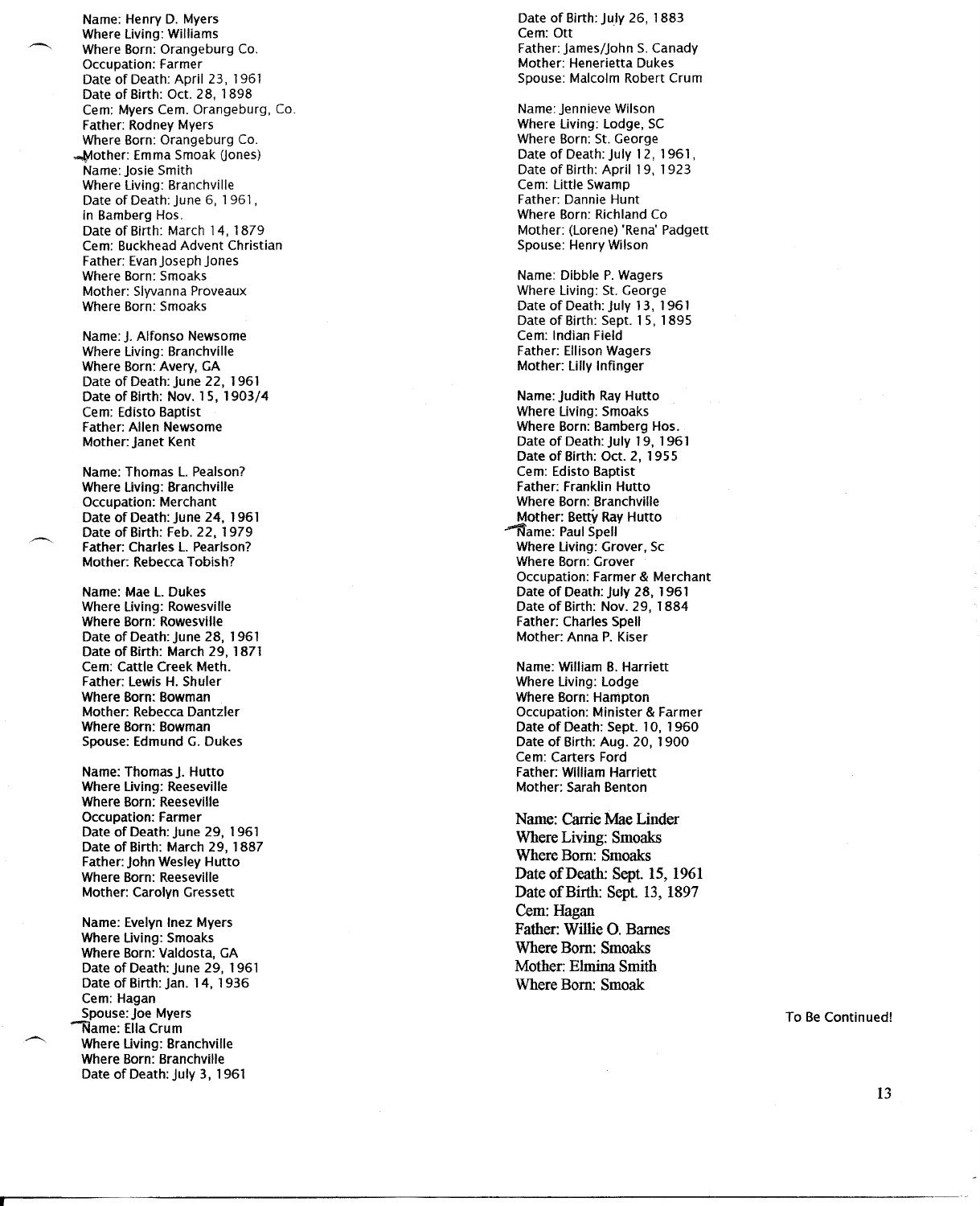# **FEDERATION OF GENEALOGICAL SOCIETIES**

Our chapter is a member of FGS. This means that any of our chapter members can take advantage of the benefits of FGS. Their yearly conference is one of the biggest in the genealogical world. The theme this year is: Legends Live Forever: Researching The Past For Future Generations. It will be September 8-11, 2004 in Austin, Texas. There are many fun things to do around Austin as well as a number of research facilities. Get more info at: http://www.fgs.org

# **UPPER DORCHESTER COUNTY HISTORICAL SOCIETY**

Because Dorchester County was created from Colleton County, we thought you should know about this new organization. Yearly dues are \$25.00. Send your check, name, address, phone, e-mail and fax no. to PO Box 15, Dorchester, SC 29437. Their first project is a reprint of the David Gavin Diary with some new information included. Many surnames from Colleton are mentioned in this book. The book should be available by the end of April, 2004.

# **COLLETON'S CHANGING BOUNDARIES**

by Robert J. Williams

(Ed.'s note: The boundaries of Colleton County have changed many times. Sometimes it is very difficult to determine where a person lived or is buried. Keep this list handy and it will save you a lot of time, frustration, and effort. Many thanks go to Bob Williams for developing this time-table for us!]

1682: Colleton County was created. The county was bounded on the north by the Stono Rive, on the south by the Combahee River, and on the east by the Atlanta Ocean. There was no western boundary at this time.

1706: Church Acto of 1706 subdivided the SC counties into parishes. St. Paul's Stono Parish was the upper portion of Colleton County, between the Stono and Edisto Rivers. St. Bartholomew Parish was the lower portion of Colleton County, between the Edisto and Combahee Rivers.

1717: St. George Dorchester Parish created from the wester portion of St. Paul's Stono Parish.

1730: St. John's Colleton Parish is created and consists of what had been the islands portion of St. Paul's Stono Parish.

1769: The Circuit Count Act merges Colleton County and Berlkey County into Charleston District. This was bounded by Orangeburg District to the west.

1798: A Legislature Act was passed to create Colleton District out of Charleston District to become effective in 1880. This would have the same boundaries as the original Colleton County with the exception that the coastal islands (excluding Edisto Island) would remain in Charleston District. Barnwell and Orangeburg Districts bounded the<br>new district to the west. The first district seat was The first district seat was Jacksonborough.

1822: Walterboro became the district seat by a Legislature Act passed in 1817.

1868: The new South Carolina Constitution does away with the term 'district' and replaces it with 'county.' Colleton District thus becomes Colleton County. townships were also created in 1868.

1897: Dorchester County is created from that portion of Colleton County that included St. George Dorchester Parish. The shrunken Colleton County would now consist of St. Bartholomew Parish and St. Paul's Stono Parish.

1929: St. Paul's Stono Parish had been merged into Charleston County by 1929. Colleton County would now consist primarily of the old St. Bartholomew Parish.

References: South Carolina: A Short History, 1650-1948, David Duncan Wallace, University of North Carolina Press, 1951. Mills' Atlas: Atlas of the State of South Carolina 1825, Southern Historical press, 1980.

# **PERSONS, PLACES & THINGS**

Recently Robert j. Stets and Katrena S. McCall completed an Index to Persons, Places & Things reported in The Press and Standard. Bob donated a copy to the archives. Here is a sampling of what they found.

| Year  | lssue | Article                                    |
|-------|-------|--------------------------------------------|
| 1915  | 5/28  | W. W. Martin, Tabor Farmer                 |
| 1915  | 5/28  | A. G. Padgett, Colleton Farmer             |
| 1915  | 5/28  | B. G. Willis, Cottageville Farmer          |
| 1930  | 10/22 | Mary Edmunda Glover: Family History        |
| 1931  | 3/11  | Names of Walterboro officials 1884-1931    |
| 1931  | 4/29  | <b>History of Smoaks Crossroads</b>        |
| 1933  | 3/1   | Genealogy of the Saunders Family; cont.    |
|       |       | 3/15, 3/22, /3/29, 4/5                     |
| 1934  | 5/2   | Old Landmark Torn Down                     |
| 1935  | 7/4   | How Islandton Got Its Name                 |
| 1935  | 8/1   | Story of Bells (Smyly's Tavern)            |
| ≩1936 | 2/19  | W. B. Garris (Round O) Family Tree         |
| 1936  | 3/18  | History of Jacksonborough                  |
| 1937  | 3/18  | Isiah William Reeves' Family History       |
| 1937  | 4/8   | <b>Story of Colleton Plantations</b>       |
| 1937  | 5/20  | Capt. Geo Way, 93 year old Colleton        |
|       |       | Coroner & Confederate veteran              |
| 1938  | 10/13 | Susan Black obituary; last Ruffin Slave    |
| 1939  | 5/18  | Historical Sketch of the Village of Smoaks |
| 1939  | 12/7  | E. T. H. Shaffer: Picture & article        |
| 1941  | 1/30  | Series of profiles of local businessmen    |
|       |       | starts Jan 30 thru 12/25                   |
| 1941  | 1/30  | J.D. Rainey                                |
| 1941  | 2/2   | How Cottageville was named                 |
| 1941  | 2/7   | H. B. Cook                                 |
| 1941  | 2/14  | Ted C. Hodges                              |
| 1941  | 2/21  | R. W. Houseworth                           |
| 1941  | 2/28  | R. L. 'Dinky' Smith                        |
| 1941  | 3/7   | <b>Ed Slotchiver</b>                       |
| 1941  | 3/14  | Dr. L. V. Fischer                          |
| 1941  | 3/22  | W. E. Pinckney                             |
| 1941  | 3/29  | R. L. Fraser Sr.                           |
| 1941  | 4/3   | Leon Gelson                                |
| 1941  | 4/10  | H.Wayne Under                              |
| 1941  | 4/17  | Sam Williams                               |
| 1941  | 4/24  | J. C. Pierce                               |
| 1941  | 5/1   | T. J. McDaniel                             |
| 1941  | 5/8   | Dr. W. M Bennett & Dr. C. G. Brown, Jr.    |
| 1941  | 5/8   | Dr. J. W. Chapman & T. Burnice Corbett     |
| 1941  | 5/8   | Dr. Charles EsDorn & Clara K. EsDorn       |
| 1941  | 5/8   | T. J. Steiglitz & Dr. L. M. Stokes         |
| 1941  | 5/8   | Dr. Jim vonLehe & Dr. J. C. vonLehe        |

3;>.1936

14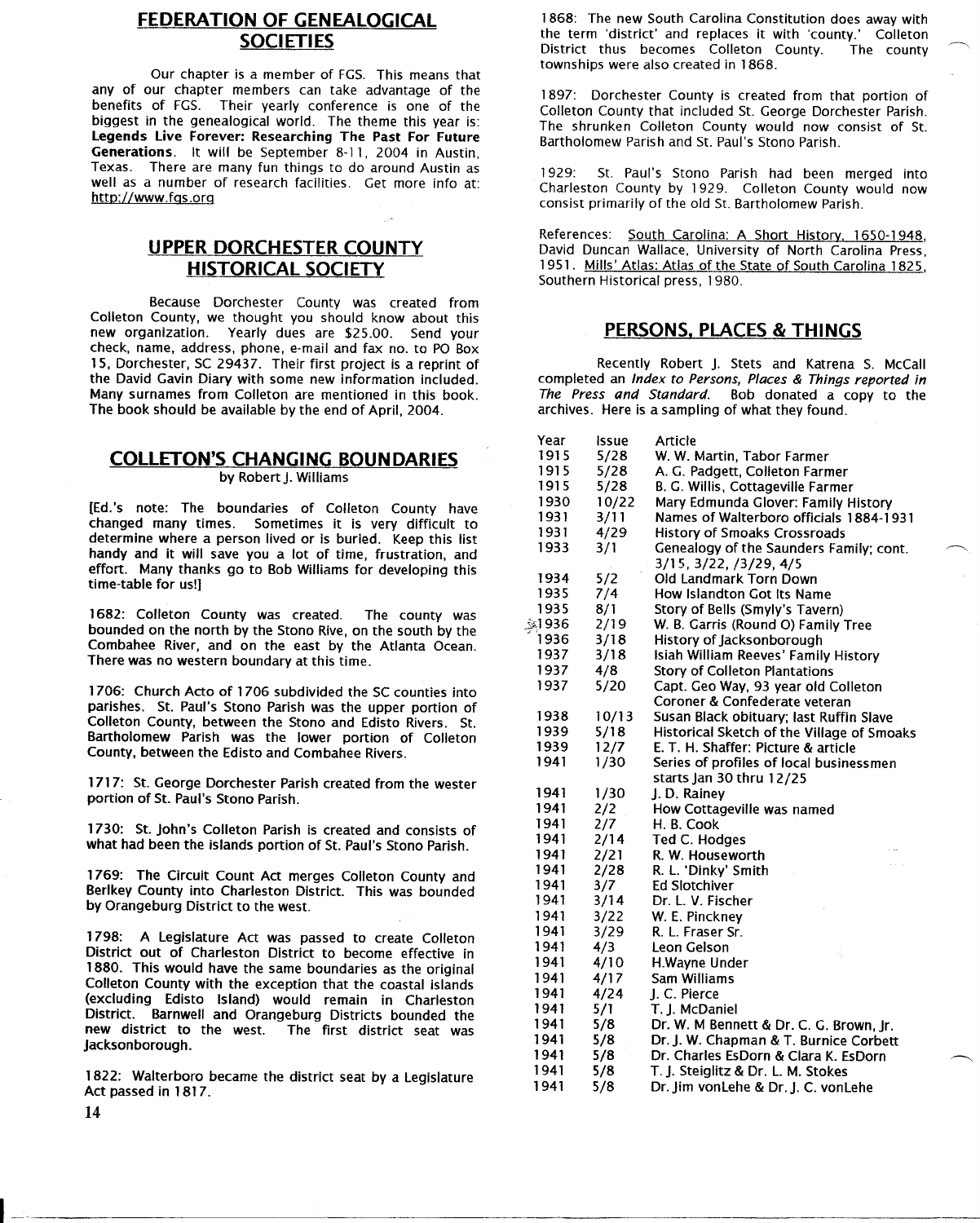| 1941 | 5/15  | Arthur L. Bauer                         |
|------|-------|-----------------------------------------|
| 1941 | 5/22  | C. M. Rizer                             |
| 1941 | 5/29  | Dr. Clinton J. DeLoach, Jr.             |
| 1941 | 5/29  | Richard M. Jefferies, Jr.               |
| 1941 | 6/5   | Fred F. Thompson                        |
| 1941 | 6/12  | A. J. Lucas                             |
| 1941 | 6/19  | T. E. Hudson                            |
| 1941 | 6/26  | B. R. Nicoll                            |
| 1941 | 7/3   | E. T. H. Shaffer                        |
| 1941 | 7/10  | Edwin F. 'Eddie' Saunders               |
| 1941 | 7/17  | M. Warshaw                              |
| 1941 | 7/24  | H. M. Kinsey                            |
| 1941 | 7/31  | C. Henderson Fraser                     |
| 1941 | 8/7   | G. N. Jameson                           |
| 1941 | 8/14  | Edith H. Pontious                       |
| 1941 | 8/21  | R. W. Houseworth                        |
| 1941 | 8/28  | 1. Frank                                |
| 1941 | 9/11  | J. E. Pinckney                          |
| 1941 | 9/18  | L. S. Mitchell                          |
| 1941 | 9/25  | I. M. Fishburne                         |
| 1941 | 10/2  | H. W. Black, Jr.                        |
| 1941 | 10/4  | History of Terry and Shaffer            |
| 1941 | 10/9  | W. J. Allen                             |
| 1941 | 10/16 | William Edward Carter                   |
| 1941 | 10/16 | J. A. Trippe                            |
| 1941 | 10/23 | L. N. Glover                            |
| 1941 | 11/6  | Mrs. I. C. Lemacks                      |
| 1941 | 11/13 | B. B. Benton                            |
| 1941 | 11/20 | H. Stanley Fellars                      |
| 1941 | 11/27 | Josephine Adams                         |
| 1941 | 12/4  | <b>Greg Touchberry</b>                  |
| 1941 | 12/11 | L. Hubert 'Dummy' Dodd                  |
| 1941 | 12/18 | B. B. Cave                              |
| 1941 | 12/25 | W. Earl Durham                          |
| 1942 | 10/8  | The Loss of Colleton Co Records in 1865 |
| 1945 | 8/9   | Story of Walterboro Doctors             |
| 1946 | 10/3  | Glendale (Evergreen) Community of Hwy   |
|      |       | 64 West of Walterboro                   |

## **HISTORY OF COLLETON COUNTY BY THE STUDY CLUB**

Recently, a copy of the History of Colleton County prepared by The Study Club of 1935-1936 was donated to our Archives. The Library also has an original copy of the handmade notebook. Probably you've missed it as it is a fairly slender notebook that is, literally, a carbon copy of the original. Many of you might not remember what it was like getting your fingers full of purple-blue ink as we made carbon copies of our typewritten work. This was all accomplished on a manual typewriter, in other words, before copiers and computers. There were two ways to develop strong fingers then. You either played a musical instrument or took up typing.

Our copy was made from the notebook of Mrs. Bernice Corbett, who was an active member of the Study Club. This work is an absolute treasure trove of information for the genealogist. Along with the Civic League, the Fine Arts Club, and The Book Club, The Study Club was admitted to membership in the South Carolina Federation of Women's Clubs on january 9, 1936. These four organizations became known as The Federated Clubs of Walterboro.

In 1936, the following programs were presented: "Historical Sketch of Beaufort and Port Royal" by Nam M. Thompson

"Colonial Wiltown" by Mrs. Perry Sams

"The Old Stage Coach Road" by Grace Gipson Alford "History of Chee-Ha" by Laura Sams Sanders

"The Political Growth of Colleton County" by Mrs. H. L. Smith and Mrs. M. P. Howell

"Educational Growth of Colleton County" by j. j. Padgett, Superintendent of Education

"jacksonboro" by Mrs. Virginia Riddle Sams

"Talk-about an unknown book title or author" by W. H. Ward

"Romances and Legends of Colleton County" by Beryl Brawley Fishburne

"Important Men of Colleton County" by M. P. Howell

"Plantation of Colleton County" by Mrs. Frank Dunham

"Walterboro" by Ruth Brown Mitchell

"Churches of Historic Colleton" by Maude Bruce jones Brown.

The next year's topic was nature and the study of the child. What this material needs is an Index. Do we have a volunteer? Someone who would like to borrow our copy and create one? Contact Sherry Cawley if you are interested!

This type of genealogical gem is just what we need more of in our archives. Why don't you check into your boxes and drawers of family 'stuff' and see what you can find? Don't let all the hard work of our forebears fade away and disappear. The archives is one way to make sure the work is protected and, most of all, shared by other family researchers.

A special thanks to Bernice and Mary Corbett for letting us have a copy of his mother's notebook.

# **GPS: GLOBAL POSITIONING SYSTEM**

by Robert I. Williams

Some folks are utilizing GPS in documenting graves and cemeteries. With GPS one wouldn't have to rely on using a car's odometer and drive X number of miles to point A. Then you drive X number of miles to Point B. Also, one wouldn't have to worry about man made or natural landmarks still being in place.

At one time the cost of GPS receivers was beyond the average person's budget, but costs have come down. Today GPS devices are almost as common as cell phones. Some automobile makers are even having GPS devices installed in new cars.

For more information on GPS, go to: http://www.aero.org/publications/GPSPRIMER/.

# **STATE FALL MEETING, OCTOBER 1 AND 2, 2004**

Because the South Carolina Genealogical Society's Fall meeting will be held in Walterboro, we want you to be the **first to know** what's happening. Make your plans now to attend. This is the first time our chapter has hosted anything of this magnitude and we want to have a strong showing of support from our members. On Friday, October 1, Debi Hacker and Mike Trinkley of the Chicora Foundation will conduct an afternoon cemetery preservation workshop at the Pon Pon Chapel of Ease Cemetery. This is one of the oldest cemeteries in the county. They will have a prepared handout for all who participate so that you can work on your own family cemeteries. We're only going to charge \$15.00 each to participate in this workshop. This will defray our cost of the two speakers. If you care about the condition and preservation of your family cemetery, you won't want to For more info, visit the chapter's website at *http://www.rootsweb.com/-scosbc/* or SCGS's website at http://scgen.org. A full schedule will be in our next issue.